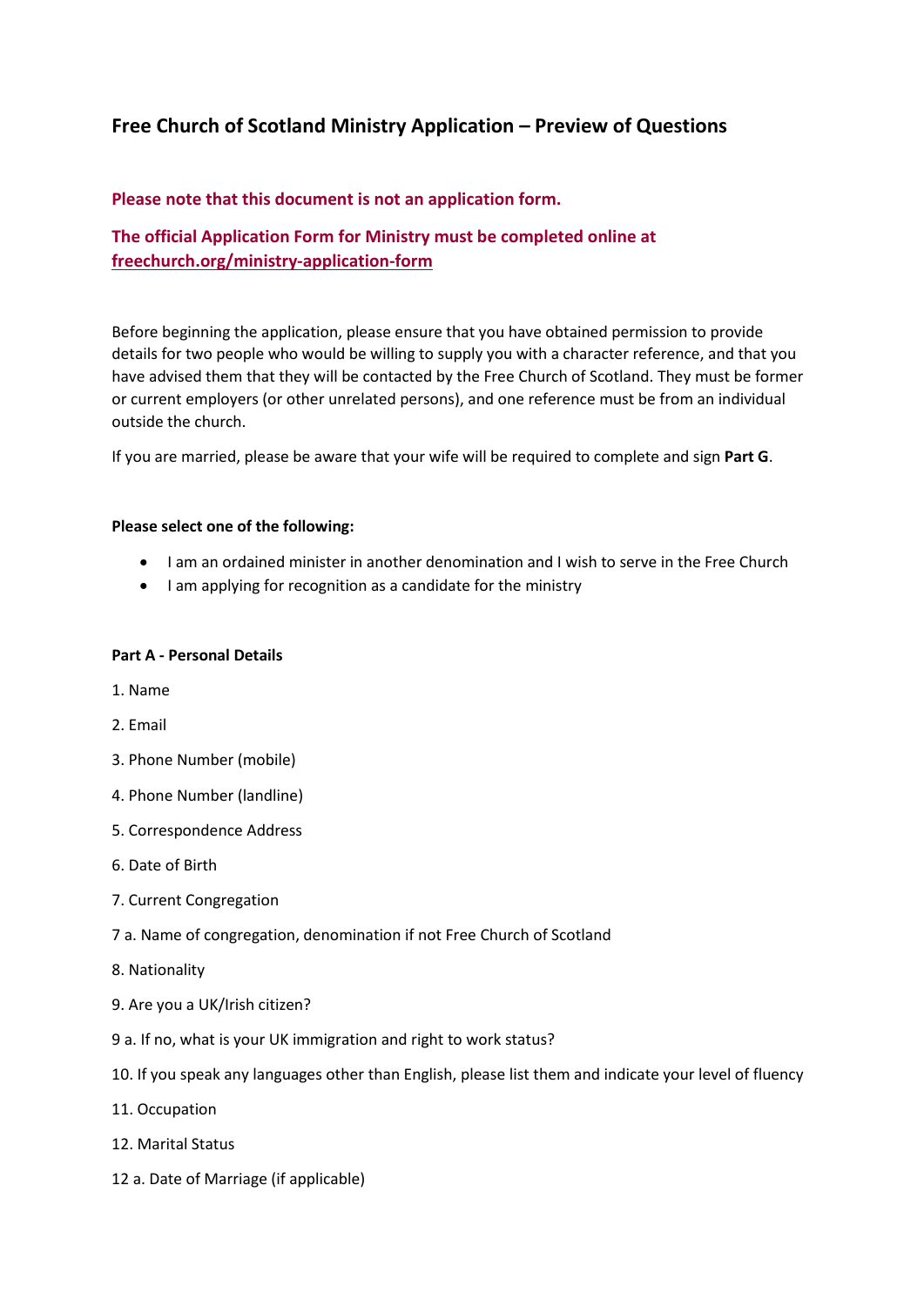13. Please provide names and ages of any dependent children

14. Please give details of any medical or additional support needs that may affect you, your spouse or a dependent in relation to your application

15. Please detail your educational qualifications, including any you are currently working towards and your expected date of completion (both degrees at graduate and post graduate level, and preuniversity examination results). Please include the examining body, level, subject, grade and date for each qualification.

16. Please detail your employment history to date. Include the start and end dates, organisation, job title and a brief summary of your roles and responsibilities for each.

17. Please give details of any professional or vocational qualifications, including date obtained

18. Are you currently studying on a degree programme at Edinburgh Theological Seminary?

## **Part B - Testimony**

1. Please give a brief account of your Christian conversion and testimony (max. 500 words)

2. Please give an insight into your ongoing walk with Jesus day-to-day (max. 250 words)

3. Please give details of your church membership over the last ten years (including approximate dates, congregation and denomination names, and membership status)

4. Have you ever been an office-bearer in the Free Church of Scotland or any other denomination?

4 a. Please give details including denomination, congregation, office and dates (if applicable)

5. Have you previously applied for recognition as a student for the ministry of the Free Church of Scotland?

5 a. Please give details (including the date/s, which congregation you were a member of, which Presbytery, and with what results) (if applicable)

6. Have you previously applied for recognition as a student for the ministry of any other denomination?

6 a. Please give details (including the date/s, which denomination, and with what results) (if applicable)

## **Part C - Character**

1. What is your motive for pursuing pastoral ministry in the Free Church of Scotland?

2. Have you shared your call to the ministry with your immediate family and, if so, to what extent are they supportive of your application?

3. How do you envisage balancing ministry, family and leisure time?

4. What potential impact do you think pursuing ministry might have on your marriage and/or family life?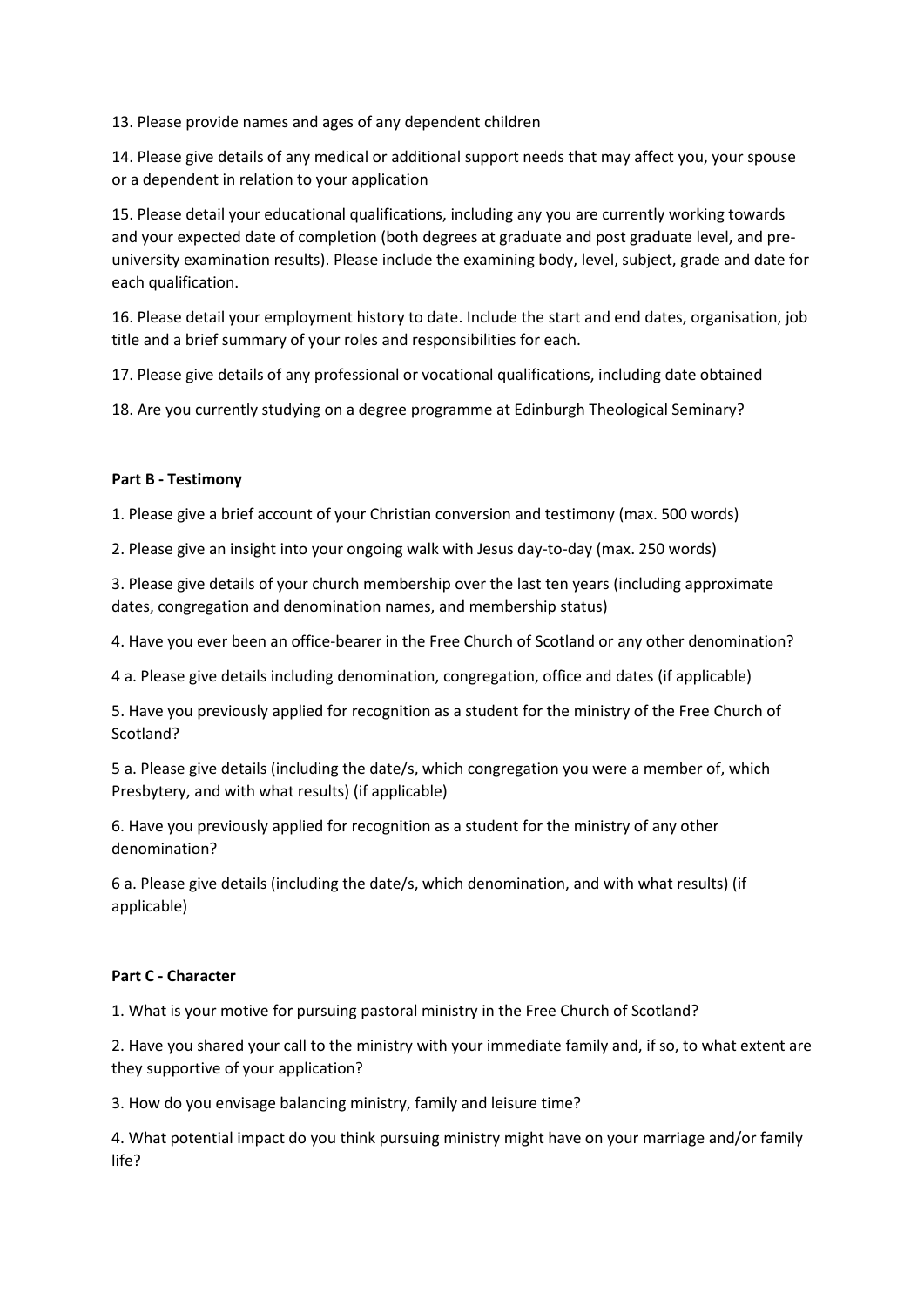5. How might you ensure that you are supported well by others as you pursue this call to ministry?

## **References**

Please provide names and contact details for TWO current or former employers (or other unrelated persons) who would be willing to supply you with a character reference. One of these references must be from an individual outside the church.

1. Name, Email and Contact Numbers for Referee 1

2. Name, Email and Contact Numbers for Referee 2

#### **Part D - Competence**

1. Please give a summary of your experience of Christian service and leadership and explain what you have learned from this (max. 500 words)

2. Please provide examples of how you have worked alongside others in the church, the workplace or in a volunteer setting (max. 500 words)

3. Please supply links to samples of your preaching and teaching ministry

## **Part E - Theology**

*Some of the following questions have options to select 'Yes' or 'No'. If 'No' is selected, there will be an opportunity to provide more details.*

1. Do you accept the Scriptures of the Old and New Testaments as the infallible and inerrant Word of God?

2. Do you accept the teachings of the (1647) Westminster Confession of Faith as being in harmony with the written Word of God and as a statement of your own faith?

3. Are there any parts of the Westminster Confession of Faith on which you require further clarification or about which you have questions? If so, please detail these below.

4. What are your views on exclusive or inclusive psalmody in public worship?

5. The questions put to candidates at their ordination are shown below. Do you understand the content and historical context of these, and could you answer them in the affirmative?

#### *Questions to be put to probationers before they are licensed to preach the gospel:*

*1. Do you believe the Scriptures of the Old and New Testaments to be the Word of God, and the only rule of faith and manners?* 

*2. Do you sincerely own and believe the whole doctrine of the Confession of Faith, approven by the General Assemblies of this Church, to be the truths of God, contained in Scriptures of*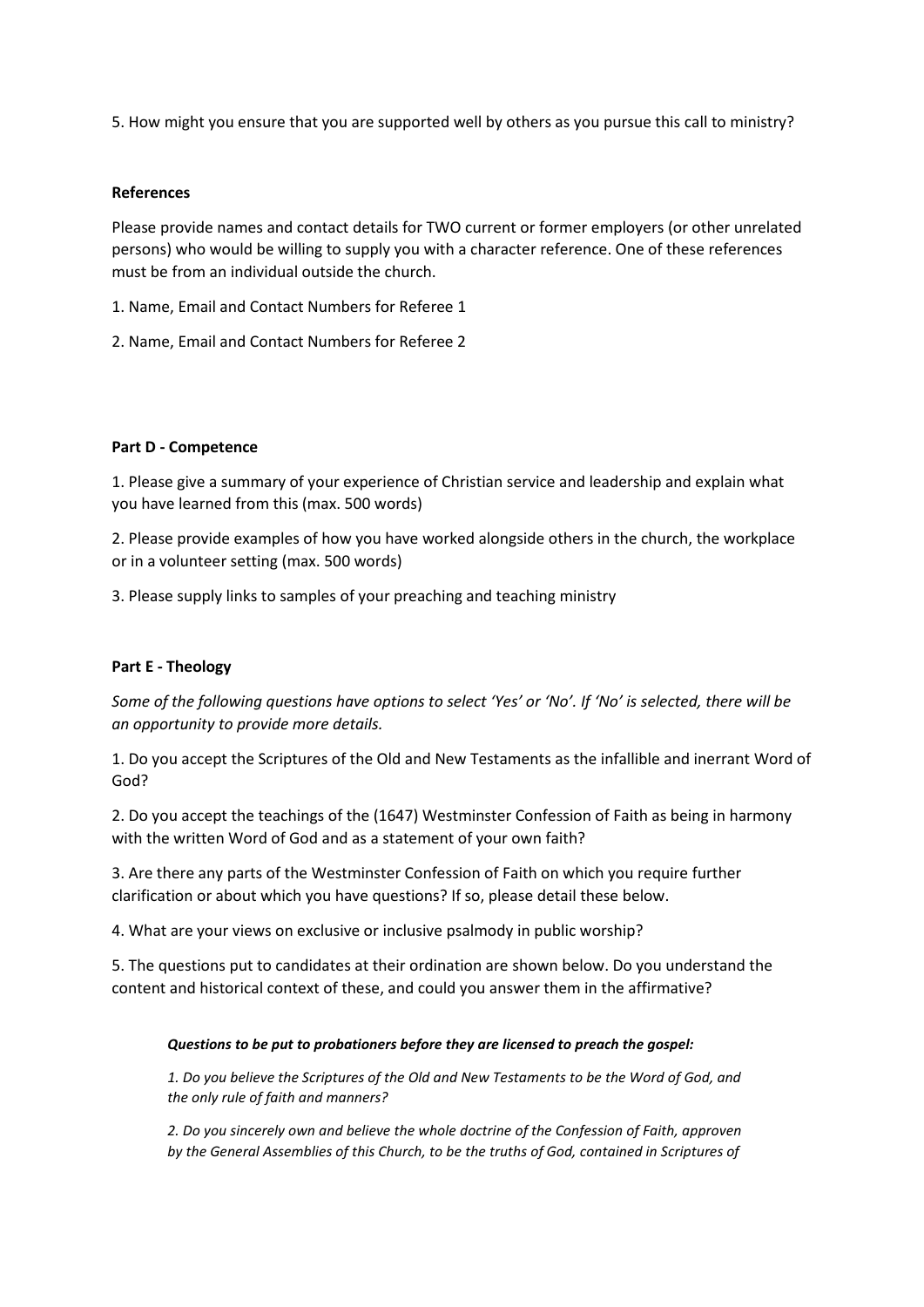*the Old and New Testaments; and do you own the whole doctrine therein contained as the confession of your faith?* 

*3. Do you sincerely own the purity of worship presently authorised and practised in this Church, and also own the Presbyterian government and discipline; and are you persuaded that the said doctrine, worship, and discipline, and Church government, are founded upon the Holy Scriptures, and agreeable thereto?* 

*4. Do you believe that the Lord Jesus Christ, as King and Head of the Church, has therein appointed a government In the hands of the Church officers, distinct from, and not subordinate In its own province to, civil government, and that the Civil magistrate does not possess jurisdiction or authoritative control over the regulation of the affairs of Christ's Church?* 

*5. And do you approve of the general principles embodied in the Claim, Declaration and Protest, adopted by the General Assembly of the Church of Scotland in 1842, and in the Protest of Ministers and Elders, commissioners from Presbyteries to the General Assembly, read in the presence of the Royal Commissioner on 18th May 1843, as declaring the views that are sanctioned by the Word of God, and as the standards of this Church, with respect to the spirituality and freedom of the Church of Christ, and her subjection to Him as her only Head, and to His Word as her only standard?*

*6. Do you promise that, through the grace of God, you will firmly and constantly adhere to, and in your station, to the utmost of your power, assert, maintain, and defend the said doctrine, worship and discipline, and the government of this Church by Kirk Sessions, Presbyteries, Provincial Synods, and General Assemblies?* 

*7. Do you promise that in your practice you will conform yourself to the said worship, and submit yourself to the said discipline and government of this Church, and not endeavour, directly or indirectly, the prejudice or subversion of the same?*

*8. Do you promise that you shall follow no divisive courses from the doctrine, worship, discipline, and government of this Church?* 

*9. Do you renounce all doctrines, tenets, or opinions whatsoever, contrary to, or inconsistent with, the said doctrine, worship, discipline, and government of this Church?*

*10. Do you promise that you shall submit yourself to the several judicatories of this Church?*

#### **Part F - Ministry**

1. What is your vision of Christian ministry? (max. 500 words)

- 2. What do you think are the characteristics of a spiritually healthy local church? (max. 500 words)
- 3. In what ways would you involve women in the ministry of the church? (max. 500 words)

#### **Part G – To be Completed by Applicants Wife (if applicable)**

This section should be completed and signed by the applicant's wife. The applicant should then complete the final section of the form before submitting.

1. Name

2. Date of Birth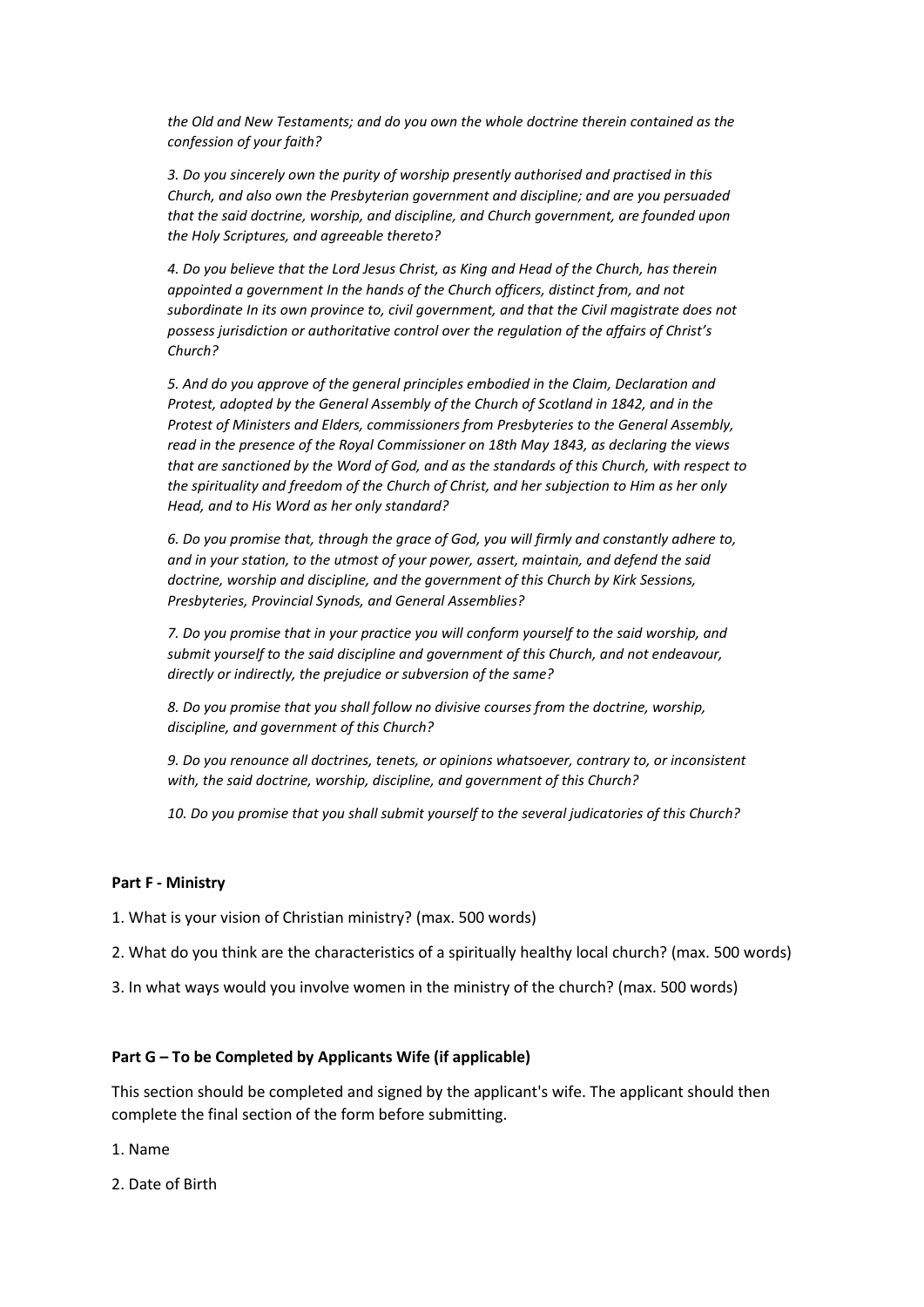3. Occupation

4. Do you support your husband's application for ministry? (Yes/No/Unsure)

4 a. Please provide more details (if applicable)

5. What do you look forward to in terms of your husband pursuing a call to ministry?

6. What reservations do you have about the prospect of your husband pursuing a call to ministry?

7. What potential impact might this path to ministry have on your own career/vocation?

8. What potential impact might pursuing ministry have on your marriage and family life?

9. How do you feel about the prospect of moving house in order for your husband to pursue a call to ministry?

10. What is your vision for your own future role alongside your husband in ministry?

Signature

Date

*The remainder of the form will be filled in by the applicant.*

## **Part H - Safeguarding**

The position of Minister involves regulated work with children and vulnerable adults, therefore the Free Church of Scotland will require you to complete a Self-disclosure form and Identification Verification form and to be a member of the Protecting Vulnerable Groups (PVG) Scotland scheme prior to appointing you to this position. You will also be required to attend Free Church of Scotland safeguarding training every three years.

Are you willing to meet these requirements?

## **Privacy Notice**

In terms of the Data Protection Act 2018 we are required to ensure that any personal data held is processed (stored, used etc.) in an appropriate manner. The information you provide in this form will be used for the purposes of administering the application process. It will be stored securely and will be shared only with authorised personnel within the Free Church of Scotland. The Free Church of Scotland full Privacy Notice can be seen here.

## **Declaration**

I hereby certify that to the best of my knowledge all the particulars given above are correct and in the knowledge that I must, if accepted, pursue my studies under the supervision of the Board of Ministry of the Free Church of Scotland. I hereby make application for Recognition as a student for the Ministry of the Free Church of Scotland.